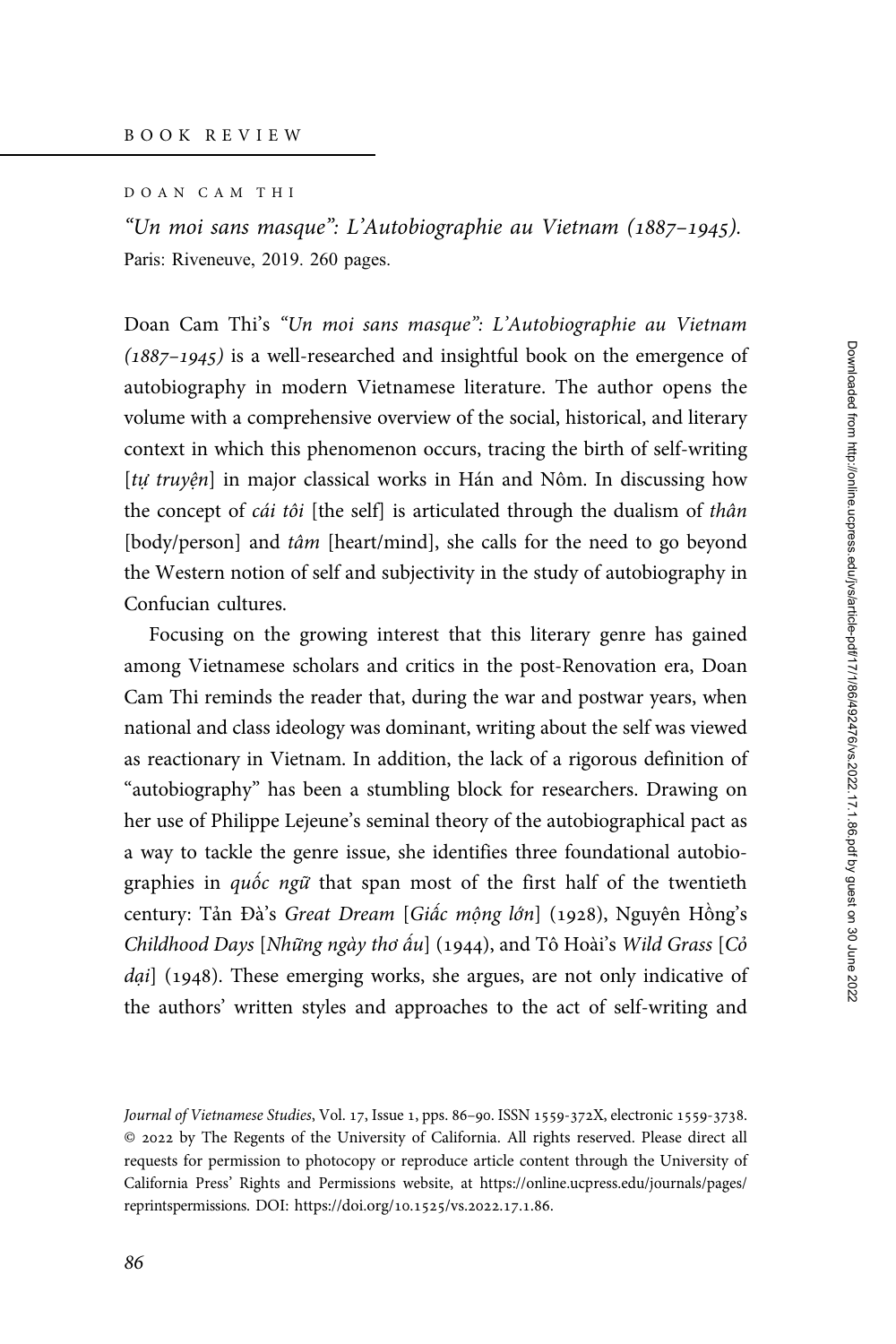self-exploration but also reveal a deep sociohistorical change in Vietnam from the impact of French colonization and, later, the opening to other Asian countries.

In order to account for the birth of the autobiography in the fastchanging, transnational sphere of influence in which these authors lived and wrote, Doan Cam Thi investigates their life trajectories in the three chapters following the introduction. Based on the premise that the development of the autobiographical genre in Vietnam was directly related to the national project of decolonization and modernization, she postulates that autobiography has its place in the historical continuity that connects transitional authors like Tản Đà  $(1889-1939)$ —whose classical education was nourished by the teachings of Confucius, Zhuangzi, and Rousseau, to name a few—to Nguyên Hồng (1918–1982) and Tô Hoài (1920–2014), the new generation of readers of modern Western writers, such as Gide, Dostoevsky, Freud, and Marx.

Chapter 1 showcases a profound reading of Tản Đà's autobiography, which includes three volumes, Small Dream  $1$  [Giấc mộng con  $1$ ], Small Dream 2 [Giấc mộng con 2], and Great Dream. Doan Cam Thi's study charts the journey of self-discovery of a Confucian scholar who, despite his distress at seeing his familiar world and his dream for a traditional mandarin career crumble around him, also realized the freedom this brings for self-invention. It is in this ambivalent context that Tản Đà's autobiography reveals the writer's identity crisis and self-transformation, as he struggles to make sense of who he is as an individual, a poet, and a social subject in a modernized Vietnam. If, in his first two volumes, the scholar takes on the fantasist identity of a fallen immortal to explore and mourn his former Confucian self, in Great Dream, Tản Đà narrates in minute detail the reallife experiences that account for the modern writer he has become. His metaphorical rebirth through the act of self-writing in quốc ngữ can be read in the narration of his convalescence from a long illness that leaves him plagued with indigestion. As Doan Cam Thi brilliantly surmises, Tản Đà's particular choice of the term  $minh$  [body/I] rather than the commonly used first-person subject pronoun *tôi* reveals how the autobiographer's sense of self is expressed primarily through his own body and its corporeal function. Tản Đà's unabashed expressions of self-exaltation and his self-exploration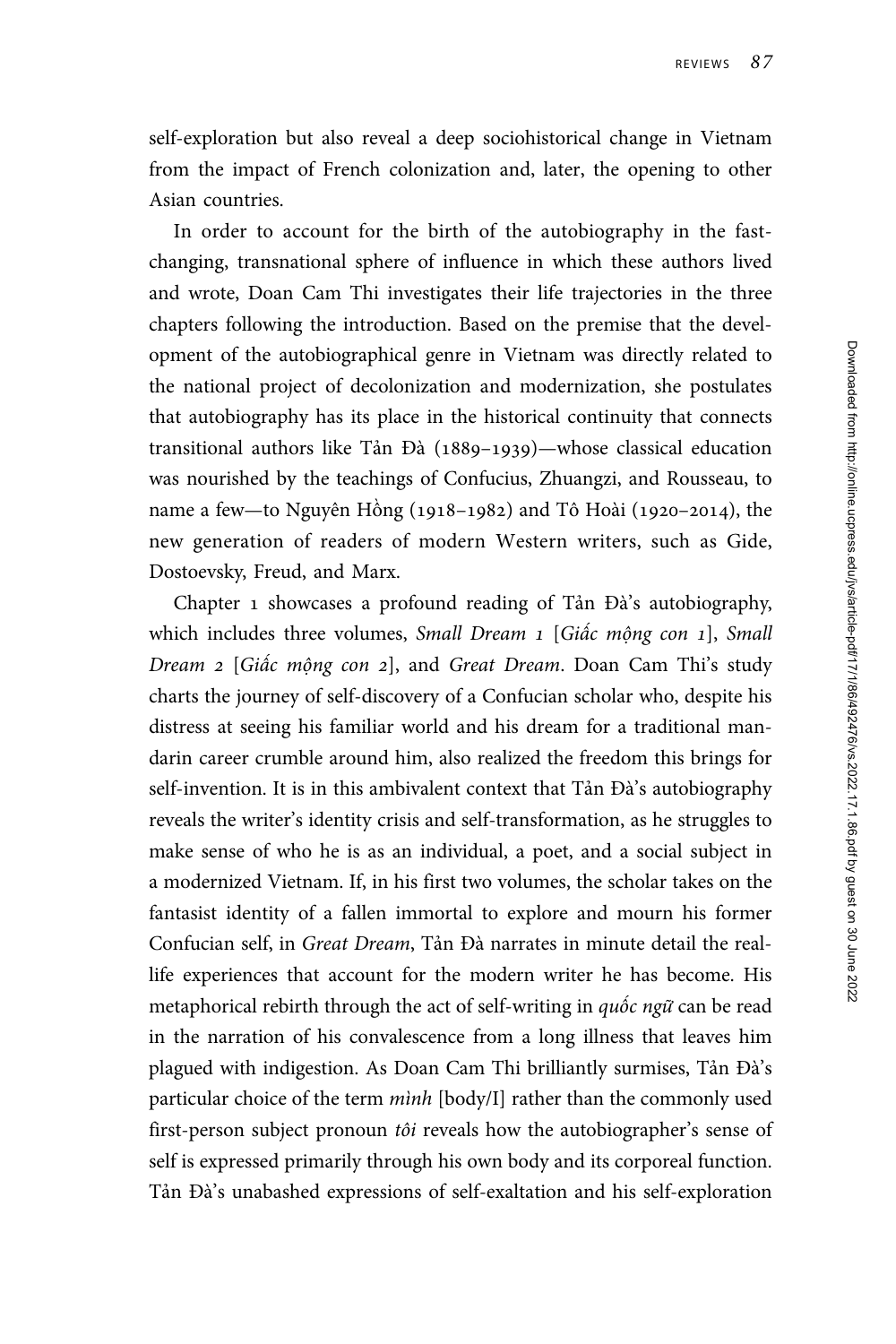through dreams and fantasies constitute the novelty and audacity of what is deemed the first modern autobiography in Vietnam that both continues and breaks away from the Vietnamese classical tradition of self-writing.

In the following chapters, Doan turns to two popular writers, Nguyên Hồng and Tô Hoài. Born some thirty years after Tản Đà, these writers belong to the generation of young Vietnamese intellectuals who were among the first beneficiaries of a French-indigenous education that brought them into closer contact with Western novelists, such as Gide, Trotsky, Gorki, and Husserl, rather than with Vietnamese classical poets. Their trajectories share many similarities, including a childhood of deprivation and an active engagement in the communist anti-colonial resistance. For both writers, self-consciousness goes hand in hand with class awareness, and their quests for self-identity are closely related to the larger project of social reform and national liberation led by the Việt Minh.

Starting with Nguyên Hồng, the young writer who rose to fame at the young age of nineteen with his debut novel,  $Bi\ V\delta$ , in 1937, Doan Cam Thi postulates that his autobiography, Childhood Days, published a year later, marks a turning point in Vietnamese literature in terms of genre and theme. Evidence of the strong influence of Western literature can be seen not just in reference to the Freudian psychoanalytic theory of sexuality, but also to a number of well-known French children's stories. Spread over a short time span of seven years in the author's life, between the ages of seven and fourteen, Childhood Days is not only the first childhood autobiography in Vietnam, but also the most subversive at the time of its publication, owing to its daring exploration of child sexuality and Oedipean desire through the mother-son relationship. As Doan Cam Thi's close reading of several passages of the novel argues, Nguyên Hồng's evocative and sensual description of his mother's body and her touch expose the incestuous undertones of his love. This thematic subversion is the impetus behind his dual objective: by relating his maladaptive childhood memories, he seeks to understand himself as a desiring subject and denounce the social injustice and gender inequality perpetuated by Confucian family values.

From 1945 onward, as Vietnam entered the communist era and socialist realism became the sanctioned method of Vietnamese writing, Childhood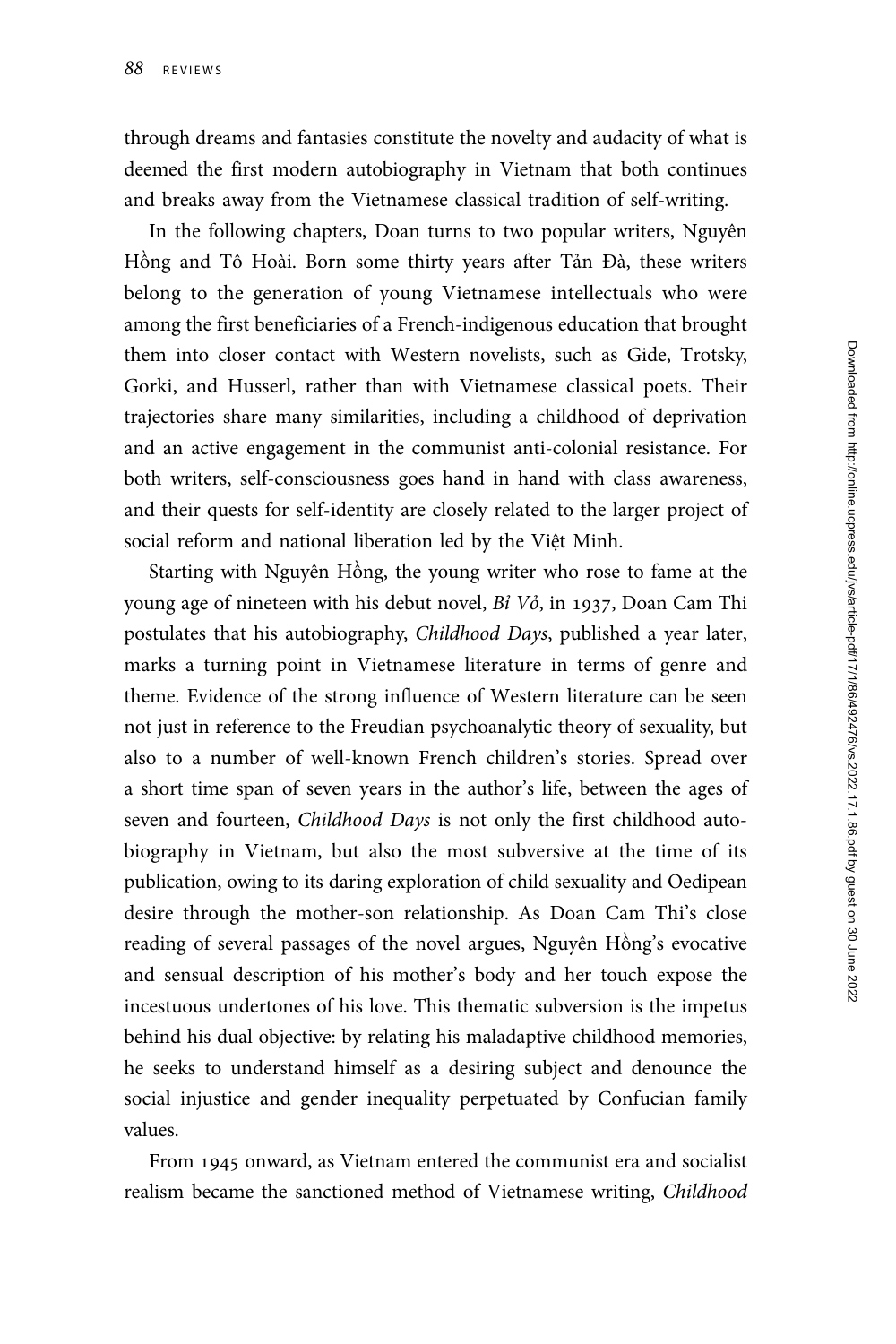Days fell victim to its own groundbreaking exploration of childhood sexual desire and subjectivity. Nguyên Hồng, after becoming an executive member of the Vietnamese Writers Association, had to, in turn, revert to various strategies to downplay the subversive aspects of his autobiography. In casting himself as a defender of victims, women, and children, Nguyên Hồng contributed to the reductive reading tradition, for his book serves moreover as a hymn to the mother's devotion and sacrifice.

Doan Cam Thi's final chapter sets out to shed light on Tô Hoài's first autobiography, Wild Grass (1944). Although another four autobiographical books were subsequently published, Doan Cam Thi points out that none bears the same fresh mark of the author's artistic and self-exploration found in Wild Grass, where the twenty-three-year-old Tô Hoài turns his childhood self into a research object and his writing into an experiment. What is most intriguing is how his search for a new form of self-expression centers on his fascination with photographs. In particular, a family photo of himself, his mother, and his two sisters plays a central role in his autobiography and holds the key to the development of his homosexual identity. Considering Barthes's reflection on photography and his definition of the punctum as a wounding effect of a photograph on the viewer, Doan Cam Thi posits that for Tô Hoài, the abandonment of the father, evidenced in the father's glaring absence from the family photo, is the author's secret wound. For Doan Cam Thi, Tô Hoài's childhood autobiography, which explores the young boy's affective attachment to other men, can be interpreted as a double attempt to recall, through these male substitute figures, memories of his father and to close the puncture wound left by his desertion.

While the modernity of Tô Hoài's memoir lies in his experimental selfnarrative, it is this very aspect that may explain why Wild Grass was subjected to four intriguing editorial revisions in the turning-point years of 1944, 1978, 1997, and 2004. Based on her deep knowledge of the cultural, historical, and ideological context in Vietnam during those years, Doan Cam Thi's comparative reading of the four variants offer some compelling hypotheses on their rewritings. Most significantly, the removal of many long passages—particularly those pertaining to Tô Hoài's daydreams, his self-questioning, and his sexual orientation that initially reflect the uncertain path he has taken in his self-discovery journey—betrays an act of